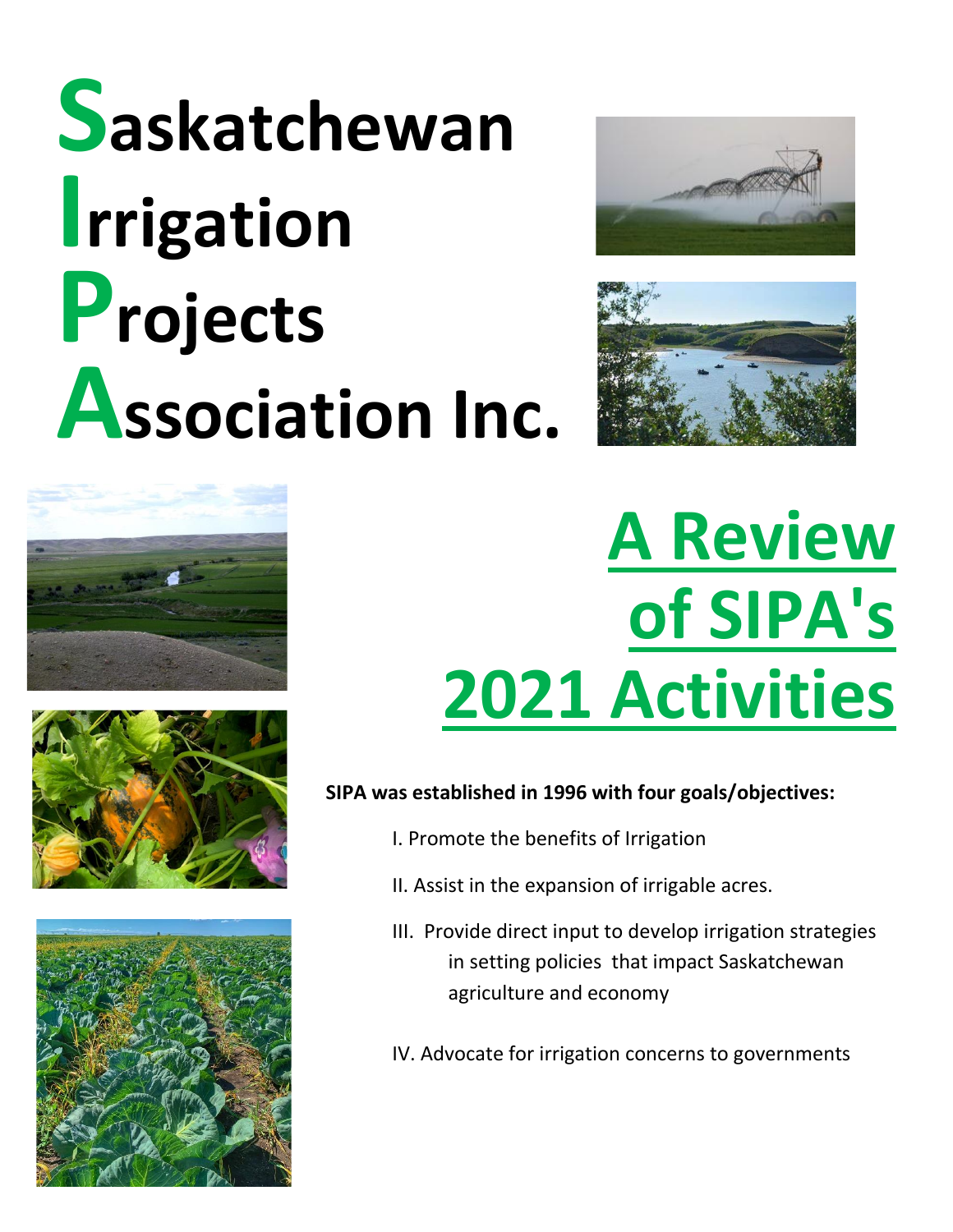2021 has been a year of unprecedented drought conditions in Saskatchewan. In 10 - years we have gone from using Lake Diefenbaker as a reservoir to manage flooding to relying on water storage for a drought-stricken province. With the drought and programming available, we have seen new highs in the development of irrigated acres throughout the province.

SIPA continues to strive to carry out our mandate as directed by our membership over the last 26 years ago.

We started the task of reviewing our mandate, goals and vision with a strategy of expanding our resources including defining the role of an Executive Director to be our voice for irrigation. We have completed step 1 of the task and will have an Executive Director on staff for 2022 with an office in Outlook.

SIPA also signed a 5-year agreement with Ministry of Agriculture (MoA) and Water Security Agency (WSA) to enable SIPA to expand our resources and engage with the stakeholders in irrigation expansion in Saskatchewan.

#### **1.Promote the benefits of Irrigation**





- Presentation to the UN Food and Agriculture Organization.
- Numerous interviews with media and editorials on the benefits of irrigation expansion.
- Participated in the field day and display booth at Riverhurst bean festival in July.
- Updated materials on our website with the assistance of a summer student with funding assistance from the Canada Youth Program
- Participated in a webinar with Canadian Federation Independent Businesses and the Federal Minister of Economy regarding COVID Recovery and opportunities for infrastructure programs.
- Encouraged irrigators to drop straw to assist the cattle industry in this year of severe wide spread drought.



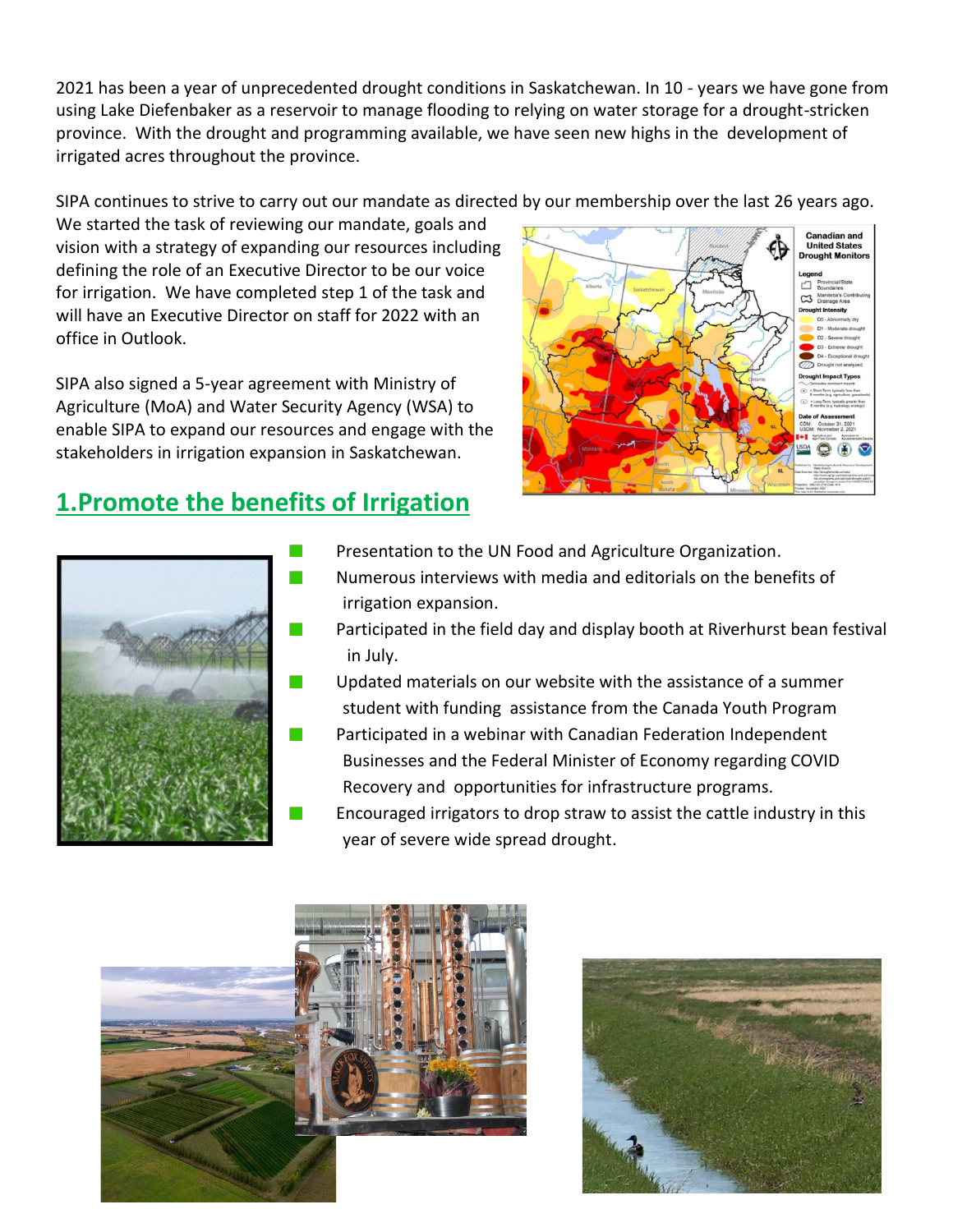#### **2.** Assist in the expansion of irrigatable acres.

- Since the announcement in 2019 by the Hon. Greg Ottenbreit and Mr. Lyle Stewart with the commitment of \$4.0 B to fund the expansion of irrigation from Lake Diefenbaker, SIPA has continued to meet with the provincial TEAM members.
- **SIPA participated in 2018 WD Water Summit, 2019** Water Workshop and SIPA continues to discuss irrigation expansion with Western Economic Diversification Canada, now Prairies Canada.
- **SIPA participated with an information display at 3** Open Houses on the westside project.





- Continue to support the work of the boards of the Qu'Appelle and the Macrorie Irrigation Districts. We continue to respond and direct inquiries on irrigation development from residents of Saskatchewan and from out of country and out of province.
- We participated in the Water Council for Saskatchewan meetings hosted by the Saskatchewan Chamber of Commerce. University of Regina updated the council on their project working on water conflicts with the

 $\mathcal{C}^{\mathcal{A}}$ 

Canadian component focusing on the Qu'Appelle.

- Invited SaskEnergy to a meeting to review the steps for timely installation of natural gas.
- Successful in having funding available to all producers in Districts and private irrigators with the maximum per farming unit increased to \$500,000.





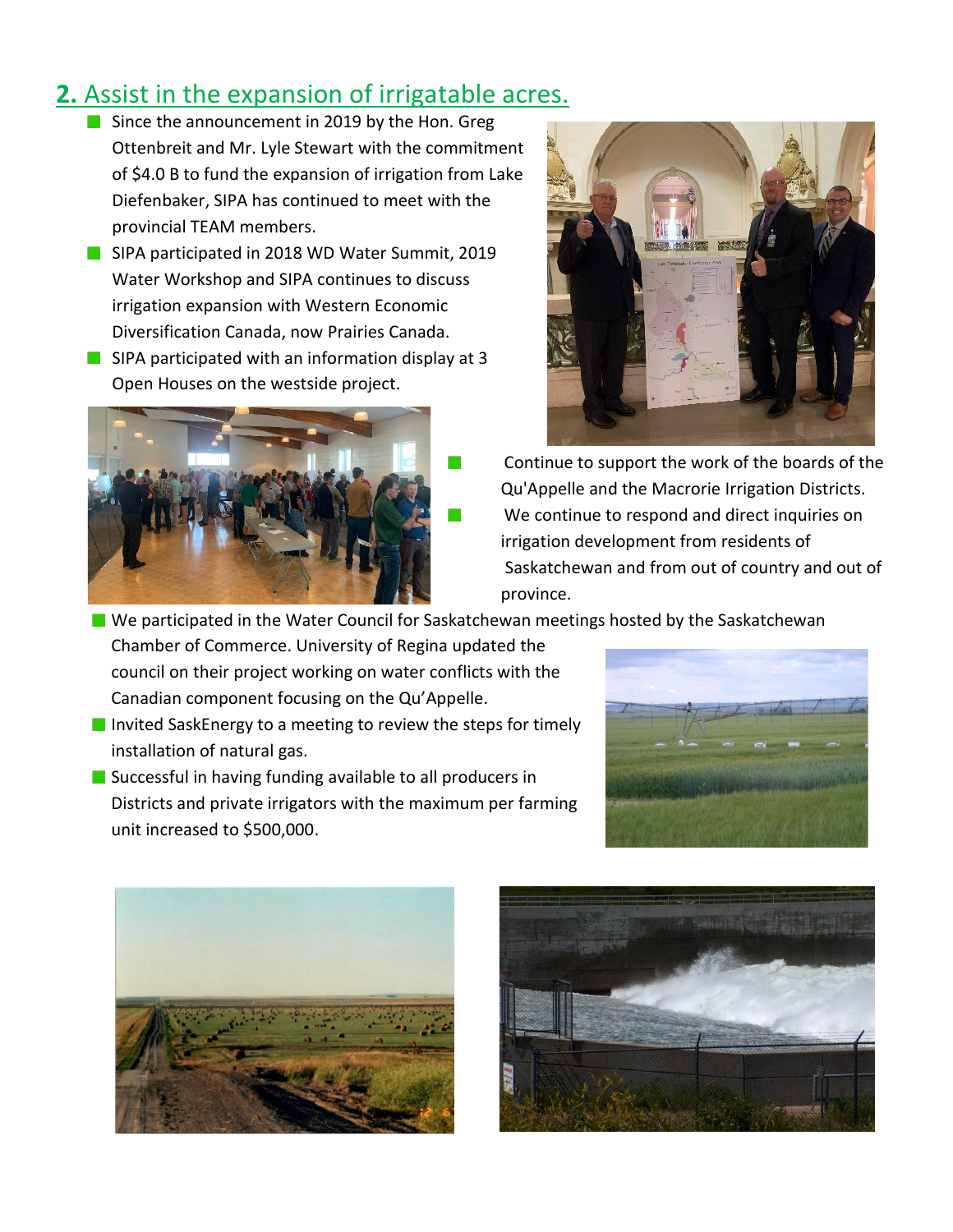### **III. Provide direct input to develop irrigation strategies in setting policies that impact Saskatchewan agriculture and economy**

- $\blacksquare$  We continue to emphasize that an irrigation strategy should be based on the 5 principles of:
	- 1.Universal all programs available equally to all irrigators and potential irrigators across the province
	- 2. Long term
	- 3. Sustained program funding
	- 4. Co-operation amongst Government Ministries, Agencies and Crowns.
	- 5. One stop for programs and new development



**Invited private and district members to Open Mic meetings with the Deputy Minister of Agriculture** and President of the WSA, then followed up with members concerned. MoA committed to having semi-annual Open Mic meetings.

 $\blacksquare$  SIPA strongly recommended that the Ministry treat all Districts equal in asset transfer.



SIPA reviewed the CAP program requirements with MoA encouraging the Ministry make changes to regulations for the CAP program to allow for fair and equitable treatment for the expansion of all acres including districts.

**SIPA participated in the National Fresh Water Forum leading to meetings** on the Canada Water Agency.

SIPA participated in meetings and workshops with the federal government and Water Council for Saskatchewan on development of the Canada Water Agency. We were invited to present at federal and regional virtual meetings. SIPA with many others supported the City of Regina's proposal to locate the head office in Regina.

- $\blacksquare$  Throughout the year we have had numerous formal and informal meetings with staff of MoA & WSA.
- $\blacksquare$  We continue to support the collaborative research that is carried out by ICDC and CSIDC stressing the importance of research even under COVID 19 conditions.
- We appointed board members to ICDC and to the Executive Management Committee at CSIDC.



**SIPA met the terms of an agreement partnering with WSA in 4 pilot drainage projects incorporating** irrigation.